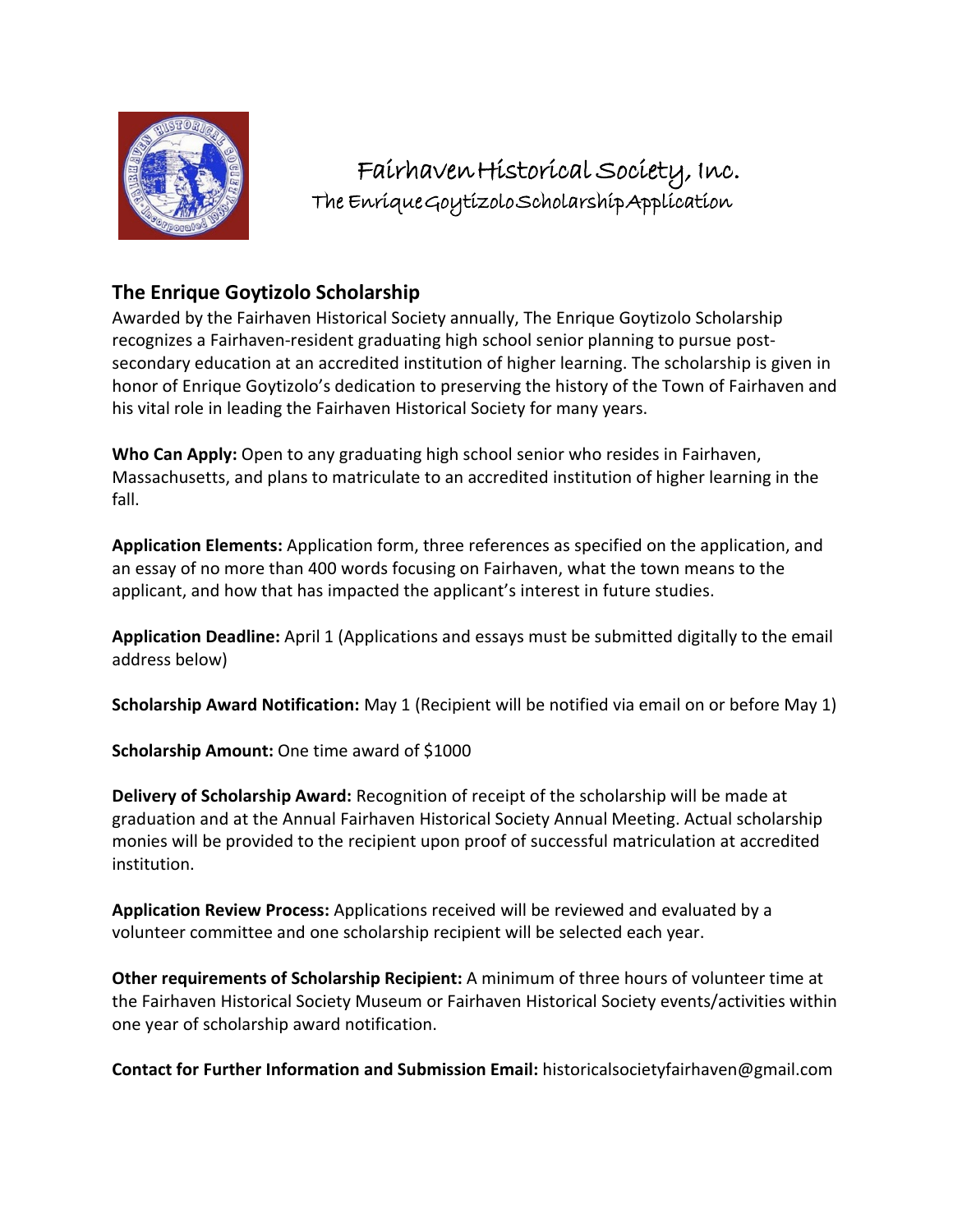

# Fairhaven Historical Society, Inc. The Enrique Goytizolo Scholarship Application

**Who Can Apply:** Open to any graduating high school senior who resides in Fairhaven, Massachusetts who plans to matriculate to an accredited institution of higher learning in the fall.

**Application Elements:** Application form, three references as specified on the application, and an essay of no more than 400 words focusing on Fairhaven, what the town means to the applicant, and how that has impacted the applicant's interest in future studies.

### **Application Deadline:** April 1

(Application and essay must be submitted digitally to: historicalsocietyfairhaven@gmail.com)

|              |                                      | <b>Applicant Information (required)</b>                                                                              |               |                               |
|--------------|--------------------------------------|----------------------------------------------------------------------------------------------------------------------|---------------|-------------------------------|
| Full Name: _ | Last                                 | First                                                                                                                | M.I.          | Date: _______________________ |
| Address:     |                                      |                                                                                                                      |               |                               |
|              | <b>Street Address</b>                |                                                                                                                      |               | Apartment/Unit #              |
|              | City                                 |                                                                                                                      | State         | ZIP Code                      |
| Phone:       |                                      |                                                                                                                      |               |                               |
|              | Are you a resident of Fairhaven, MA? | YES<br>NO.                                                                                                           |               |                               |
|              |                                      | <b>Secondary Education</b>                                                                                           |               |                               |
|              |                                      |                                                                                                                      |               |                               |
| Address:     |                                      | <u> 1989 - Johann John Stein, markin fan it ferskearre fan it ferskearre fan it ferskearre fan it ferskearre fan</u> |               |                               |
|              |                                      |                                                                                                                      |               |                               |
|              |                                      | Where are you planning to apply? List up to three possibilities.                                                     |               |                               |
|              |                                      |                                                                                                                      | City & State: |                               |
|              |                                      |                                                                                                                      |               |                               |
|              |                                      |                                                                                                                      |               |                               |
|              |                                      |                                                                                                                      |               |                               |
|              |                                      |                                                                                                                      |               |                               |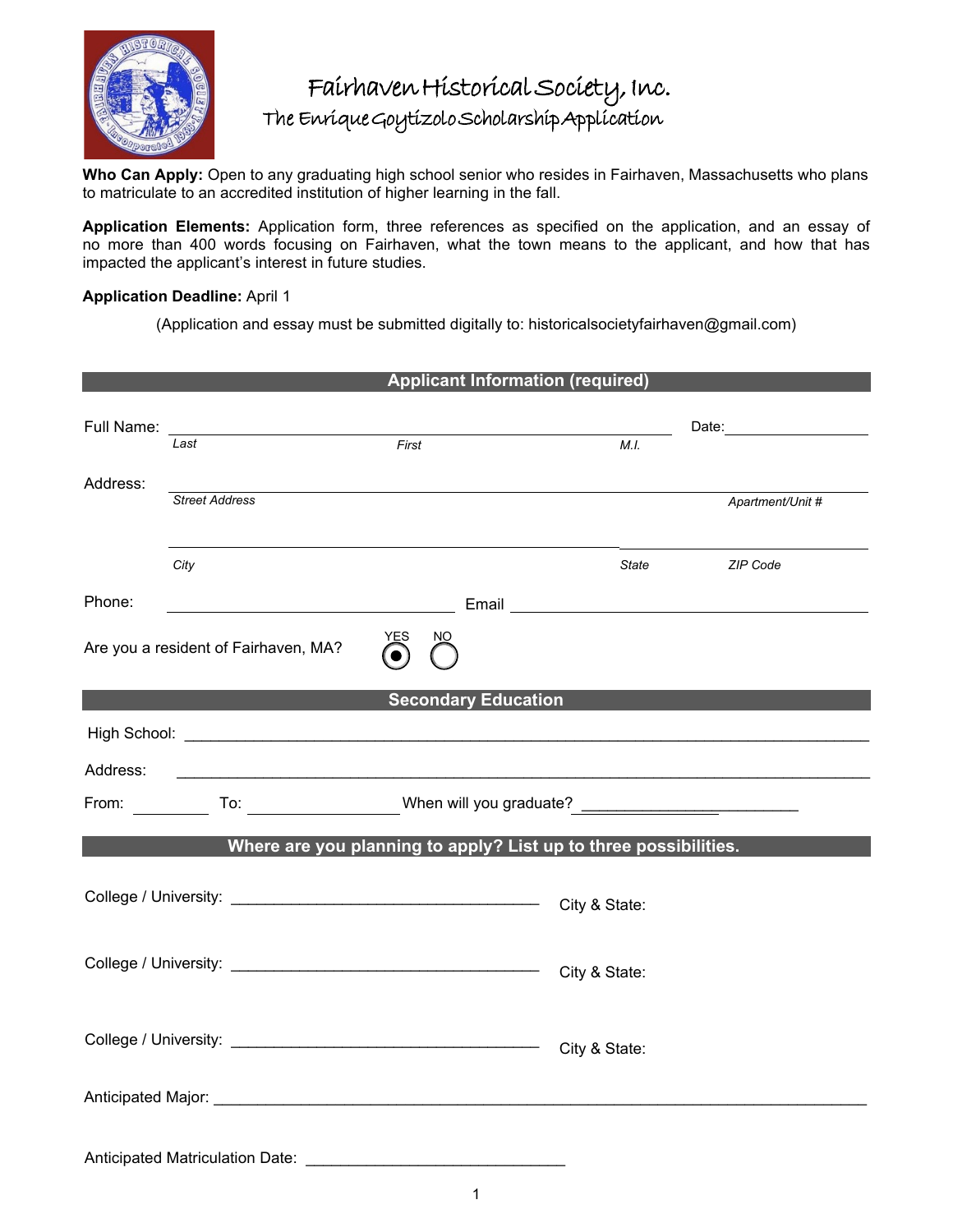#### **References (required)**

| Full Name:<br>and the control of the control of the control of the control of the control of the control of the control of the |                                                                                                                                                                                                                                |  |
|--------------------------------------------------------------------------------------------------------------------------------|--------------------------------------------------------------------------------------------------------------------------------------------------------------------------------------------------------------------------------|--|
| Email:                                                                                                                         | Phone: the contract of the contract of the contract of the contract of the contract of the contract of the contract of the contract of the contract of the contract of the contract of the contract of the contract of the con |  |
| Address:                                                                                                                       |                                                                                                                                                                                                                                |  |
|                                                                                                                                |                                                                                                                                                                                                                                |  |
|                                                                                                                                | Relationship: 2000                                                                                                                                                                                                             |  |
| Email:                                                                                                                         | Phone: <u>________</u>                                                                                                                                                                                                         |  |
| Address:                                                                                                                       |                                                                                                                                                                                                                                |  |
| Full Name:                                                                                                                     | Relationship:                                                                                                                                                                                                                  |  |
| Email:                                                                                                                         | Phone:                                                                                                                                                                                                                         |  |
| Address:                                                                                                                       |                                                                                                                                                                                                                                |  |

#### **Any Employment Or Internship Experience (optional)**

| Company:          | <u> 1989 - John Stein, Amerikaansk politiker (* 1958)</u> | Phone:                  |
|-------------------|-----------------------------------------------------------|-------------------------|
| Address:          |                                                           | Supervisor: Supervisor: |
| Job Title:        |                                                           |                         |
| Responsibilities: |                                                           |                         |
| From:             | To:                                                       |                         |
| Company:          |                                                           | Phone:                  |
| Address:          |                                                           | Supervisor:             |
| Job Title:        |                                                           |                         |
|                   |                                                           |                         |
| From:             | To: $\qquad \qquad$                                       |                         |
|                   | Please complete the mandatory essay on the next page.     |                         |

## **Disclaimer and Signature**

*I certify that my answers are true and complete to the best of my knowledge.* 

*I acknowledge that this application is incomplete without the required essay.*

*If this application leads to a scholarship, I understand that false or misleading information in my application may result in my forfeiting said scholarship.* 

Signature: Date: